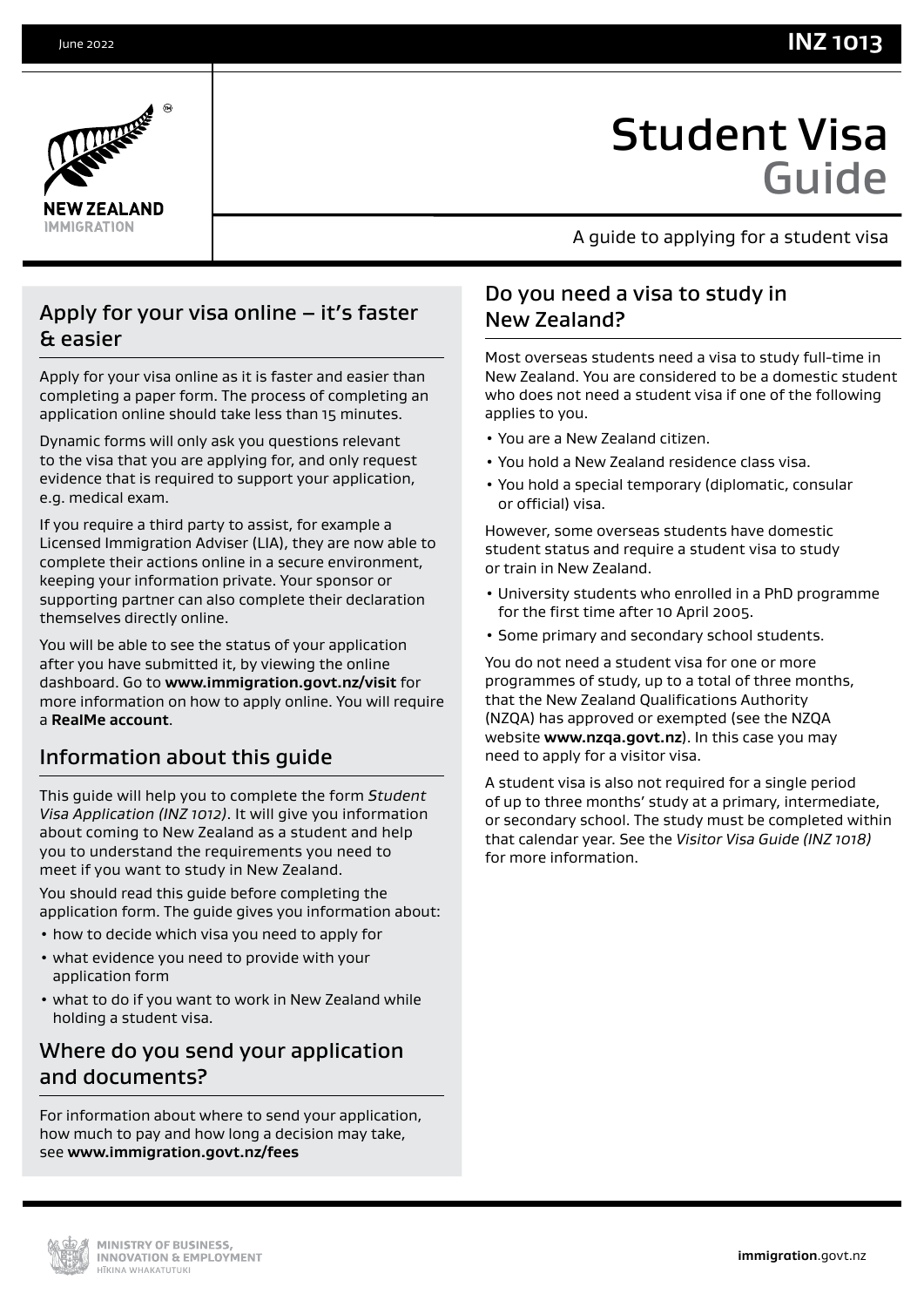# GENERAL INFORMATION

# What is full-time study?

Full-time study for:

- private training establishments (PTE) is enrolment in:
	- i. a programme of study that requires attendance for a minimum of 20 hours per week, or
	- ii.at least three papers, or equivalent, per semester if the offered programme of study is at level 7 or above on the New Zealand Qualifications Framework
- tertiary institutions other than a PTE is enrolment in at least three papers, or equivalent, per semester
- primary, intermediate, or secondary school is attending school.

# What is part-time study?

Part-time study means fewer hours or fewer papers than full-time study.

If you want to study part-time and you hold a New Zealand visitor visa or work visa, you will have to apply for a variation of conditions to allow you to study unless:

- your employer has authorised your programme of study or training; or
- you are undertaking one or more programmes of study of not more than three months' duration in total.\*

To apply for a variation of conditions you will need to:

- complete the form *Application for Variation of Conditions or a Variation of Travel Conditions (INZ 1020)*
- show evidence that you are enrolled in the programme of study and have paid the tuition fees for non-New Zealand students, and
- pay the application fee and levies.

If you are studying less than 20 hours each week to finish your programme of study you may be eligible for a student visa.

# What are international and domestic students?

### Domestic students

Domestic students do not pay full fees as the New Zealand Government partially or totally subsidises the education provider for the cost of the programme of study.

#### Primary and secondary schooling

You may be eligible for a visa as a domestic student to study at primary or secondary school level if you are in New Zealand to study under a New Zealand Government-approved exchange programme scheme or your parent or legal guardian is one of the following.

- A New Zealand citizen (and the Department of Internal Affairs is considering your application for New Zealand citizenship).
- A New Zealand residence class visa holder (and Immigration New Zealand is considering your application for New Zealand residence).
- A student in New Zealand under an exchange programme approved by the New Zealand Government.
- The holder of a valid work visa, except a visa granted under:
	- Recognised Seasonal Employer instructions
	- Foreign Crew of Fishing Vessels instructions
	- Supplementary Seasonal Employment instructions
	- Silver Fern Job Search instructions
	- Skilled Migrant Category Job Search instructions
	- any Working Holiday scheme
	- Essential Skills instructions, where the work offered is lower-skilled.
- An overseas student enrolled in a Doctor of Philosophy (PhD) programme in a New Zealand university.
- The holder of a New Zealand scholarship funded by the Ministry of Foreign Affairs and Trade (MFAT).
- The holder of a military visa.

Find out more information regarding whether your parent is eligible to support your visa at **[www.immigration.govt.nz/childstudentvisa](http://www.immigration.govt.nz/childstudentvisa)**.

If you hold a temporary visa that is valid for 24 months or more, you can study one or more programmes of study for up to three months in total in each 12-month period.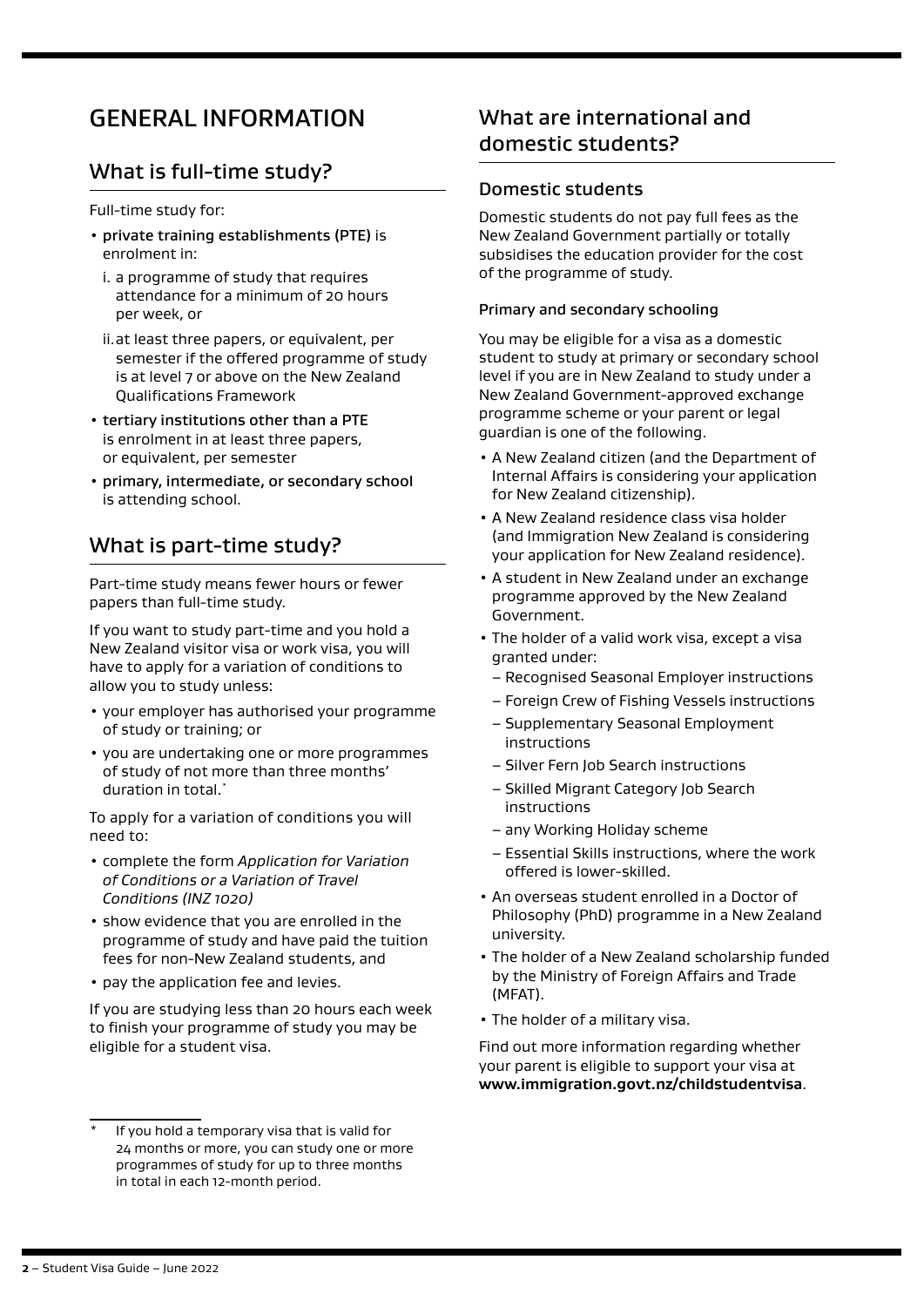#### Tertiary study

You are considered to be a domestic student to study at tertiary level if you are a PhD student or an exchange student studying under a New Zealand Government-approved exchange programme/scheme.

The Ministry of Education holds a list of who is considered to be a domestic student for the purpose of fee payment and enrolment. To check eligibility for domestic student status, see the Ministry of Education website **[www.education.govt.nz](http://www.education.govt.nz)**.

### International students

Students who are not domestic students are international students and must pay full fees. International students may cover the full cost of the fees themselves, or they may have a scholarship from the education provider or another organisation.

# What programmes can you study?

Your programme of study and education provider must be approved by the Ministry of Education to offer places to overseas students. Your education provider must also be a signatory to the Ministry of Education's *Education (Pastoral Care of International Students) Code Of Practice 2016* to be able to offer you a place. You can find out from the education provider whether they and their programmes of study are approved.

# Pathway student visas

A pathway student visa will allow you to undertake up to three consecutive programmes of study on a single student visa. Selected education providers can offer a range of consecutive programmes of study either within their own institution or in conjunction with other selected education providers. A pathway student visa can be granted up to maximum of five years and removes the need to apply for new student visas as you progress on an education pathway.

Specific application requirements for a pathway student visa are covered in the sections below.

# Applying for a student visa

You can apply for a student visa before travelling to New Zealand. A student visa granted offshore will allow you to travel to the New Zealand border. When you arrive, an officer will check that you meet all of the conditions of your visa to be granted entry permission to study in New Zealand. You can also apply for a student visa when you are already in New Zealand. A student visa granted onshore will usually include travel conditions allowing multiple journeys, so you can travel out of New Zealand and back in before the expiry of the visa.

#### Student visa conditions

A student visa (whether granted onshore or offshore) allows you to study full-time in New Zealand for a limited period of time. A student visa may have conditions you must meet – for example, it may include:

- the name of the programme you are allowed to study
- the name of the educational provider
- the New Zealand location of the provider, and
- the requirement to hold insurance.

### Apply for your visa on campus with Provider Direct

Provider Direct is an arrangement between Immigration New Zealand and selected education providers that makes applying for student visas easier. If you are studying with an education provider that is part of Provider Direct, you can apply for your student visa at the international office on campus. For a list of education providers that are part of Provider Direct, see **[www.immigration.govt.nz/p](https://www.immigration.govt.nzwww.immigration.govt.nz/sol)roviderdirect**.

# Applying for a limited visa

The *Student Visa Application (INZ 1012)* can also be used to apply for a limited visa or a further limited visa. You can apply for a limited visa if you wish to come to New Zealand for an express purpose: to study. If you want to apply for a limited visa and your express purpose is not to study, you should use the form *Visitor Visa Application (INZ 1017)*.

If you are granted a limited visa you will not be able to apply for any other type of visa during your stay in New Zealand. Holding a limited visa also restricts your immigration rights when you are in New Zealand.

To find out whether applying for a limited visa rather than a student visa is the best option for you, please read the leaflet *Information on Limited Visas (INZ 1070)*.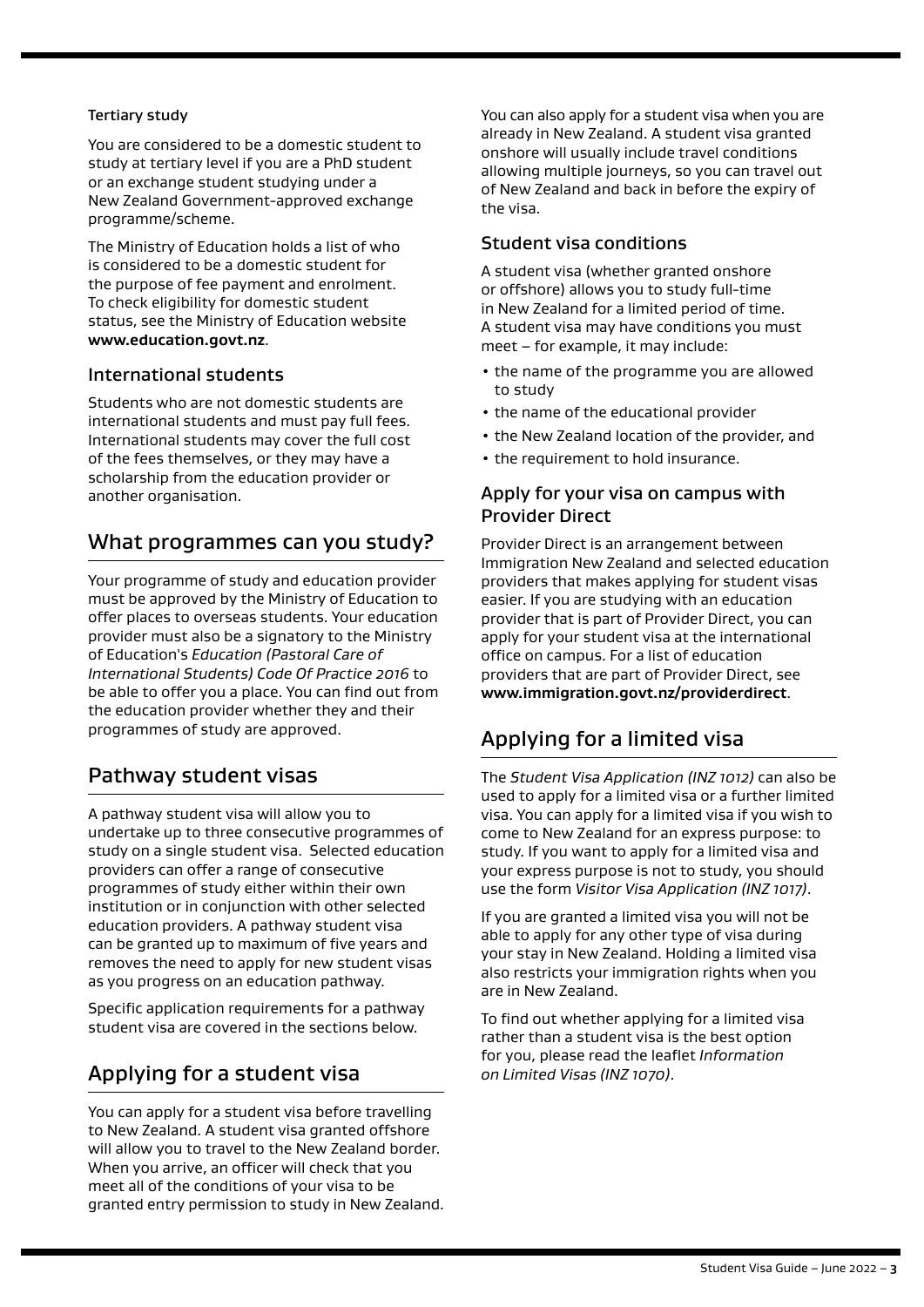# What evidence do you need to provide with your student visa application if you are an international student?

You may provide copies of the documents unless otherwise specified to provide original or certified copies

### Offer of place/confirmation of enrolment

You must show that you have been offered a place or hold a confirmation of enrolment at a New Zealand education provider (if you are continuing to attend the same provider and studying the same programme of study as you have on a previous student visa).

The offer of a place must also include a declaration from your education provider that they have assessed and are satisfied that the programme is appropriate for your expectations, and that you have the English language proficiency and academic capability to succeed in the programme offered.

See **[www.immigration.govt.nz/offerofplace](https://www.immigration.govt.nzwww.immigration.govt.nz/offerofplace)** for more details about what is required on an offer of a place.

#### Pathway student visas

If your intended education pathway involves more than one selected education provider, you must provide:

- a joint letter of support from your pathway education providers, and
- a separate offer of place from each.

Only the offer of place for the first programme of study has to be unconditional. The second or subsequent offers will generally be conditional on successfully completing previous programmes of study. The granting of a pathway student visa does not guarantee you entry to second or subsequent programmes of study on your intended pathway.

### Tuition fees

If you are in New Zealand or already hold a student visa, you need to provide evidence that you have either paid the tuition fees or that you are exempt from tuition fees. If you are outside New Zealand applying for your first student visa, you must show you have sufficient funds to pay the tuition fees once your student visa is approved in principle.

You can also provide evidence that the tuition fees will be covered by:

- a foreign government loan, or
- an MFAT funded New Zealand scholarship, or
- a foreign government scholarship, or
- a study abroad or non-award scheme, or
- other funds.

#### Pathway student visas

If you are applying from outside New Zealand, you must show you have:

- sufficient funds to pay the tuition fees for your first programme of study or first year of study (whichever is shorter) once your visa is approved in principle, and
- demonstrate that you have access to sufficient funds to pay your tuition fees for the balance of your intended study pathway.

If you are applying for a pathway student visa onshore you must show you have:

- paid the tuition fees for your first programme of study or first year of study (whichever is shorter), and
- demonstrate that you have access to sufficient funds to pay your tuition fees for the balance of your intended study pathway.

### Funds for living costs

You must provide evidence that you have enough money to live on while you're studying in New Zealand.

You must show us that you have one of the following:

- enough money to support yourself, or
- sponsorship by a New Zealand family member, friend or organisation, or
- a financial undertaking by a non-New Zealand family member, friend or organisation, or
- a foreign government loan, or
- full financial support from a foreign government, or
- an MFAT funded New Zealand scholarship

#### Money to support yourself

Acceptable evidence of your funds includes bank statements in your name, going back at least six months. You may be asked to provide evidence of the source of funds for large or recent deposits. You can send in photocopies of your bank statements with your own *Student Visa Application (INZ 1012)* form, or upload scanned copies if you apply for your visa online.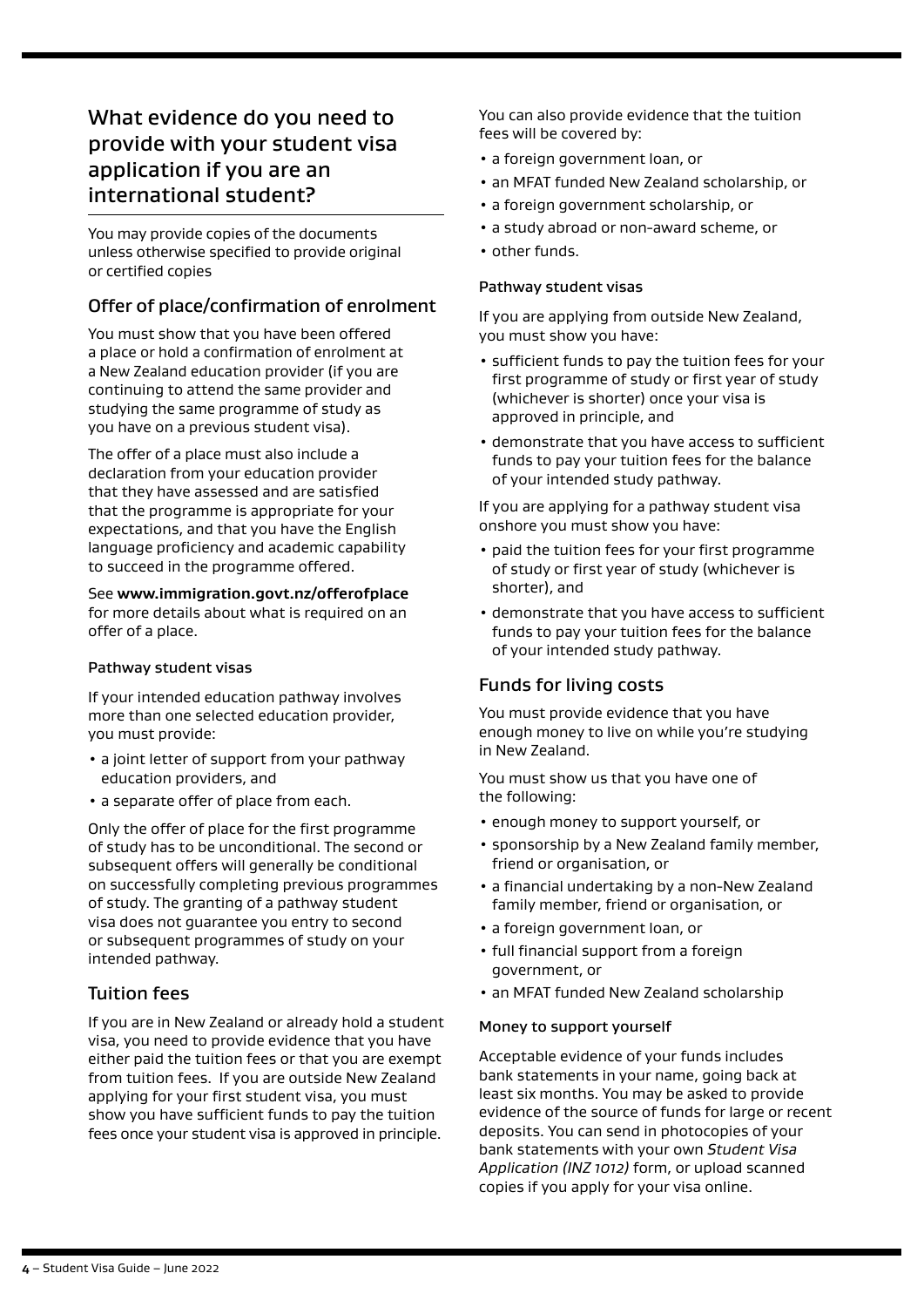#### Sponsorship

Sponsorship may be provided by a family member or friend who is a New Zealand citizen or resident, or by a New Zealand organisation.

A sponsor is responsible for making sure your accommodation and living needs are met while you are in New Zealand, and for making sure you can leave New Zealand at the end of your stay. The sponsor must genuinely intend to meet their financial obligations and hold sufficient funds for each student they are supporting.

If you have a sponsor, they must complete the *Sponsorship for Temporary Entry (INZ 1025)* form and you must send it with your own *Student Visa Application (INZ 1012)* form, or upload a scanned copy if you apply for your visa online.

If you are applying in New Zealand for a further student visa and will be studying in the tertiary sector as an international student, you must be sponsored by the same person or organisation that sponsored your initial student visa. If you hold a student visa as an international tertiary student and weren't sponsored for your initial student visa, you can't become sponsored once you arrive in New Zealand.

Primary and secondary students, and people applying in New Zealand for their first student visa (such as people who enter as visitors), can be sponsored by an acceptable sponsor, even if they were not previously sponsored by that person or organisation.

#### Financial undertaking

A financial undertaking can be provided by a family member or friend who is not a New Zealand citizen or resident, or by a non-New Zealand organisation.

The person or organisation providing the financial undertaking is responsible for providing you with funds for living costs while you are in New Zealand and must genuinely intend to meet their financial obligations and hold sufficient funds for each student they are supporting.

The person making the financial undertaking must complete the form *Financial Undertaking for a Student (INZ 1014)* and provide six months' worth of bank statements. You must send in the completed Financial Undertaking form, and bank statements with your own *Student Visa Application (INZ 1012)* form or upload scanned copies if you apply for your visa online.

If you are applying in New Zealand for a further student visa, a financial undertaking can only be provided by the same person or organisation that provided a financial undertaking for your initial student visa. If a financial undertaking wasn't provided for your initial student visa, a financial undertaking can't be started once you arrive in New Zealand.

#### Government loans or scholarships

If you will be financially supported by your own Government or are an MFAT funded New Zealand scholarship recipient, you must provide copies of the documents explaining your entitlements and payment arrangements with your application. You must upload scanned copies of these documents if you apply online.

#### How much money will I need?

The amount of money you need depends on how long you will be studying in New Zealand.

If you will be studying for less than 36 weeks, you need to provide evidence of funds of at least NZ\$1,250 for each month of study.

If you will be studying for 36 weeks or more, you need to provide evidence of at least NZ\$15,000 for each year of study.

If you are applying for a pathway student visa and your intended study pathway is more than one year, you only have to demonstrate evidence of at least NZ \$15,000 for the first year of study and the ability to access funds to support yourself for the remaining intended period of study.

#### Outward travel

You need to provide evidence that you have the financial means to leave New Zealand before your student visa expires. You can do this by providing evidence that:

- you have a fully paid travel ticket out of New Zealand, or
- you have sufficient funds to purchase one, or
- someone else (for example a guarantor or sponsor) has agreed to buy you an outward travel ticket.

#### Attendance and performance

If you already hold a student visa and you are applying for a further student visa, you must also send evidence of:

- your previous student performance
- satisfactory attendance (you must attend at all times as required), and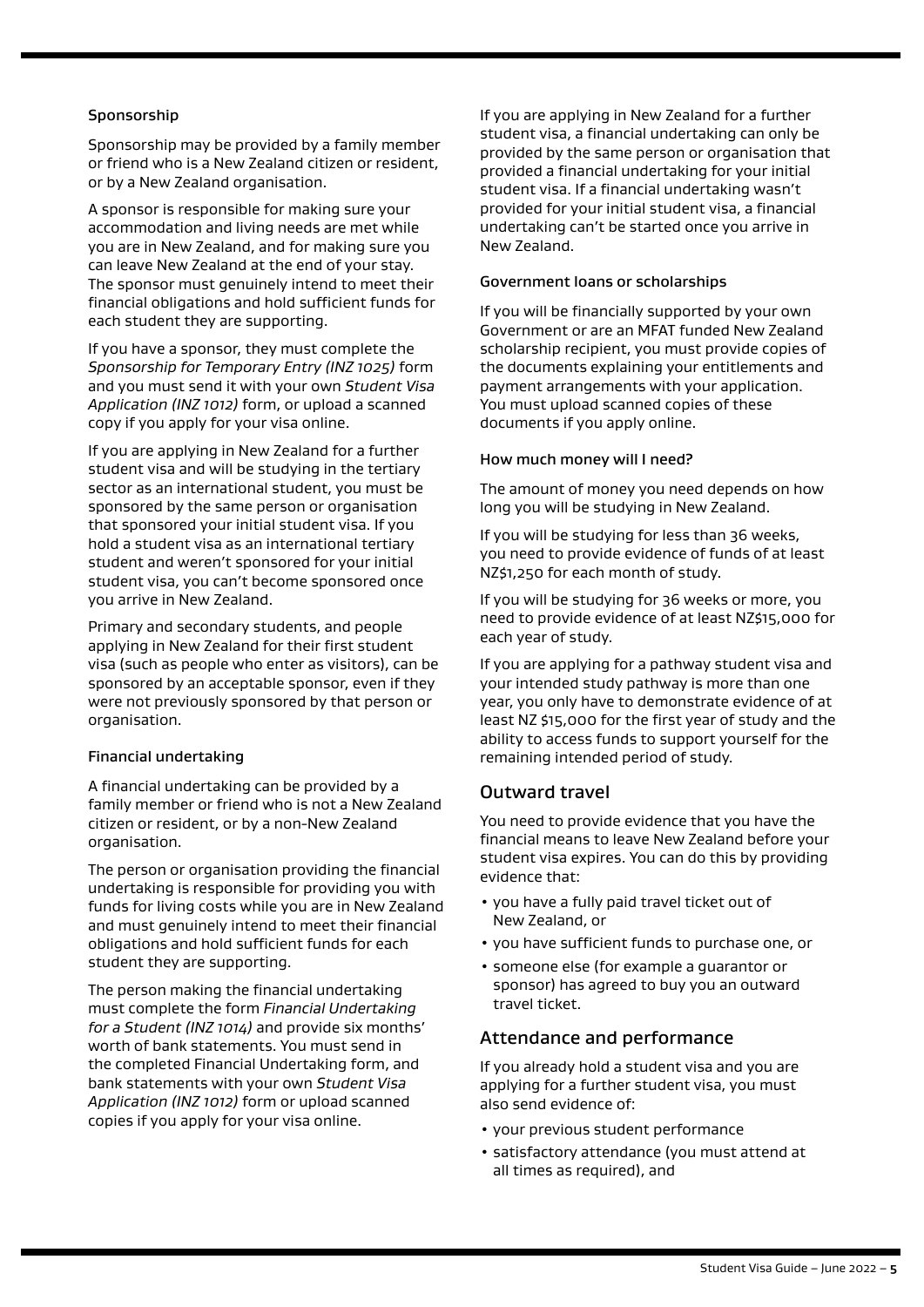• your progress, which will be primarily determined by your education provider against its own academic policies.

Please send only photocopied evidence of student performance, attendance, and progress. Do not send original documents.

### Insurance requirements for foreign fee-paying students

Foreign fee-paying students (excluding MFAT funded New Zealand scholarship students) are required to hold insurance as a condition of their visa. You should have an insurance policy which complies with the insurance requirements of the *Education (Pastoral Care of International Students) Code Of Practice 2016* and is acceptable to your education provider. You do not need to provide evidence of your insurance policy with your student visa application, however, you are required to declare in your application that you will make the necessary arrangements to meet this condition.

The Education (Pastoral Care of International Students) Code of Practice 2016 states that an international student's insurance must cover all of the following:

- student's travel (this includes travel to and from New Zealand, within New Zealand, and outside New Zealand—if travelling as part of the course)
- medical care in New Zealand, including diagnosis, prescription, surgery, and hospitalisation
- repatriation or expatriation of the student as a result of serious illness or injury, including cover of travel costs incurred by family members assisting repatriation or expatriation
- death of the student (including cover of the travel costs of family members to and from New Zealand, costs of repatriation or expatriation of the body, and funeral expenses)

Many students arrange their insurance policy through their education provider. In some cases the insurance policy is not obtained until the student has arrived in New Zealand and the enrolment process has been completed. Therefore you are required to hold insurance from the date you finalise the enrolment process with your education provider until the expiry of your visa, unless you depart New Zealand earlier.

Where your provider has arranged your insurance policy, it may only cover the length of your programme of study rather than the length of your student visa. If this is the case, and you will be remaining in New Zealand to holiday or to work (if you are eligible to undertake holiday work), you will need to arrange an extension of your insurance policy to cover the remainder of the time you will spend in New Zealand.

If you do not comply with the requirement to hold insurance while in New Zealand, you may become liable for deportation. You may also be required to provide evidence of the insurance policy you held with any subsequent visa application you make.

### Insurance requirements for domestic students (includes PhD students)

Domestic students are not covered by the *Education (Pastoral Care of International Students) Code Of Practice 2016* and are therefore not required to hold acceptable insurance.

# What evidence do you need to provide with your student visa application if you are a domestic student?

### Evidence of domestic status

You need to show that you are domestic student by providing evidence of the relationship between you and your parent or legal guardian. This evidence could be:

- your birth certificate or adoption papers (if they are your parent)
- court documents (if they are a court-appointed guardian)
- relevant legal documents if they are a testamentary guardian (that is, they were named as guardian in your parent's will, and your parent is deceased).

### Dependent children of Essential Skills work visa holders

If one of your parents holds an Essential Skills work visa you will need to provide evidence that they are eligible to support your visa. Find out more at **www.immigration.govt.nz/childstudentvisa**.

### Dependent children of Religious Worker work visa holders

If one of your parents holds a work visa granted under Religious Worker instructions:

- your visa may be sponsored by the organisation sponsoring your parent's visa, or
- you will need to provide evidence that your parents' combined income from salary or wages meets the minimum income threshold.

Acceptable evidence includes copies of an employment agreement and/or a description of the work with salary or wages equal to or higher than the minimum income threshold.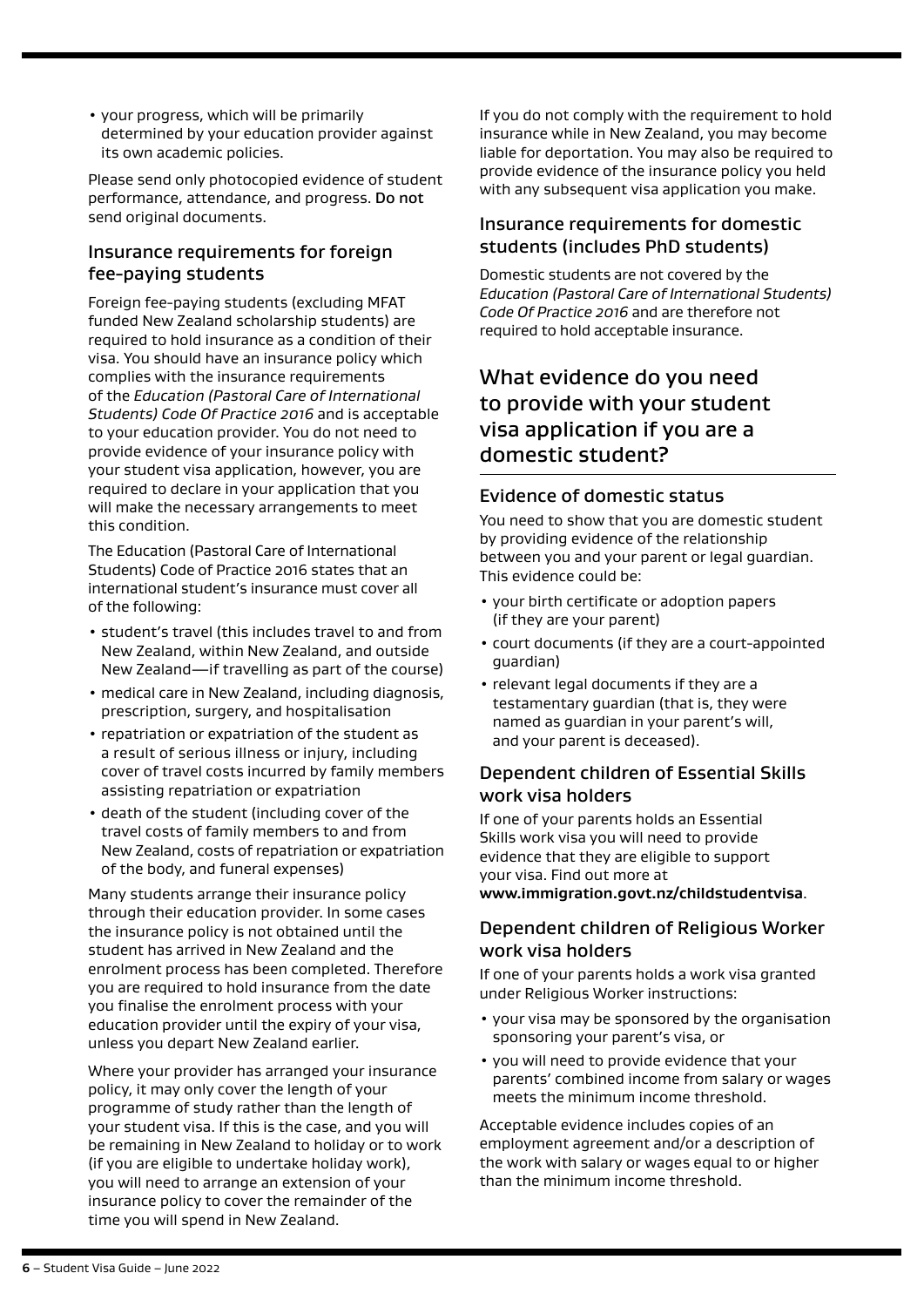Note: If you are not sponsored and the minimum income threshold is not met, your student visa application may be declined. Find out more at **[www.immigration.govt.nz/childstudentvisa](http://www.immigration.govt.nz/childstudentvisa)**.

# Can you work while holding a student visa?

You may be allowed to work for up to 20 hours each week and full-time all scheduled vacations and/or during Christmas and New Year holiday period (summer vacation).

You should read the following information to see if you meet the requirements to be allowed to work, and the restrictions on the type of work you will be allowed to do.

You can also apply for a variation of conditions at a later date, as long as your student visa is current. See 'Applying for a variation of conditions after you have your visa' below.

### Tertiary students work rights

You do not need to have a job offer to work part-time (20 hours per week), but you must be enrolled in a full-time programme of study that meets one of the following criteria:

- The programme of study is at least two years' duration
- The programme of study leads to a New Zealand qualification that qualifies for points under the Skilled Migrant Category of Immigration New Zealand's Residence Instructions.
- The programme of study is at least one academic year long and you are taking part in an approved tertiary exchange scheme.
- The programme of study is at a private training establishment or tertiary institution, and the main purpose is to develop English language skills. You must also have English language test results, as set out in the table below.
- You are undertaking full-time English language study of at least 14 consecutive weeks' duration at a university or an education provider that holds Category One status under the New Zealand Qualifications Authority's External Evaluation Review quality assurance system.
- You are a New Zealand scholarship student studying under one of the following schemes:
	- New Zealand Scholarship
	- New Zealand Commonwealth Scholarship
	- New Zealand Short Term Training Scholarship
	- New Zealand English Language Training for Officials Scholarship.

#### **ACCEPTABLE ENGLISH LANGUAGE TEST RESULTS**

| Test                                                                                                   | Minimum score required                                                                 |
|--------------------------------------------------------------------------------------------------------|----------------------------------------------------------------------------------------|
| International English<br>Language Testing System<br>(IELTS) - General or<br>Academic Module            | Overall score of 5.0 or more                                                           |
| Test of English as a Foreign<br>Language Internet-based<br>Test (TOEFL iBT)                            | Overall score of 35 or more                                                            |
| Pearson Test of English<br>Academic (PTE Academic)                                                     | Overall score of 36 or more                                                            |
| Cambridge English B2<br>First (FCE); or<br><b>B<sub>2</sub></b> First for Schools<br>(FCE for Schools) | Overall score of 154 or more                                                           |
| Occupational English Test<br>(OET)                                                                     | Grade C or higher in all four<br>skills (Listening, Reading,<br>Writing and Speaking)* |

*\* A score of Grade C or higher in all four skills is required for the OET as there is no overall grade for this test.*

### Full-time work rights

You may work full-time during all vacations scheduled by your education provider if you are undertaking a full-time programme of study of at least one academic year's duration. An academic year means a programme of study of a minimum of 120 credits during a period of at least eight months (minimum of two semesters)

If your full-time programme of study has a duration of at least eight months (minimum of two semesters), but is less than 120 credits, you can work full-time over the Christmas and New Year holiday period (summer vacation). You do not have to have a job offer.

# Unlimited work rights for PhD and Masters by research students

If you are enrolled in Masters by research or doctoral degree programmes awarded by a New Zealand tertiary institution, you will be eligible for unlimited work rights.

### Secondary school students work rights

If you are studying in years 12 or 13 (the last two years of secondary school), you can work up to 20 hours per week during the school year and full-time in the summer vacation period between school years if you have written permission from your school (if you are under 18 years of age) and your parents.

If you are an exchange student with an Exchange Provider Organisation (EPO), you must also provide written permission from the EPO.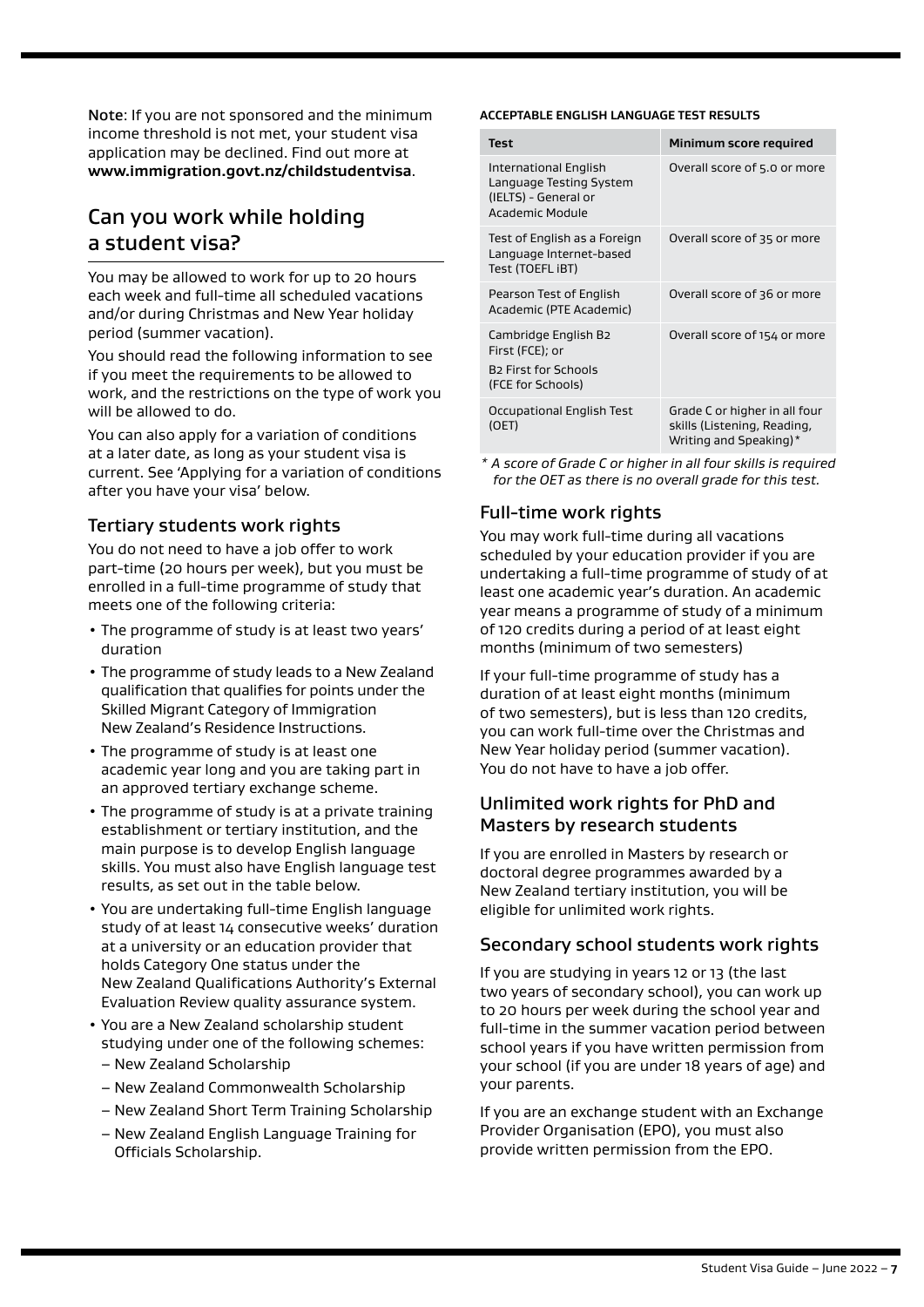# Restrictions on type of employment

People who hold student visas may not be selfemployed, provide commercial sexual services, or operate or invest in a business of prostitution.

### Pathway student visa holders

If your first programme of study on your pathway student visa qualifies for work rights as specified above, you will be granted work rights for the entire duration of your visa. If not, and your second or subsequent programme of study qualifies, you can apply for a variation of conditions to obtain work rights.

### Tax obligations while working in New Zealand

If you are planning to work in New Zealand, you will need an IRD number. All your tax, entitlement and personal details are linked to this number, which is unique to you. This is administered by Inland Revenue, New Zealand's tax service.

Go to **[www.ird.govt.nz/irdnum-individuals](http://www.ird.govt.nz/irdnum-individuals)** to find out what supporting information you will need to include in your IRD number application and how to apply for an IRD number online.

# Applying for a variation of conditions after you have your visa

If you already have a student visa you can apply for a variation of conditions to allow you to:

- work during your programme of study or full-time between scheduled vacations, or
- change your programme of study, your education provider and/or your location of study (see below).

You will need to complete the form *Application for Variation of Conditions or a Variation of Travel Conditions (INZ 1020).* You will have to pay a fee if you are applying for a variation of conditions when you already have a visa to study.

For more information, see:

- our *Fees Guide (INZ 1028)*
- our website **[www.immigration.govt.nz/fees](https://www.immigration.govt.nzwww.immigration.govt.nz/fees)**.

### Pathway student visas

If you have been granted a pathway student visa and wish to change your education provider or move to a lower level programme of study you must apply for a new student visa.

If you wish to change to a programme of study at the same or higher level than the one you are currently studying, you may apply for a variation of conditions. If granted, you will remain on your pathway student visa.

# Changing programme of study and/or education provider

If you wish to change your programme of study, your education provider and/or the location of your study, you must first obtain a variation of conditions (or a further student visa). You must approach Immigration New Zealand immediately to make an application or contact us on 0508 558 855 to discuss your situation. You may be required to provide evidence to demonstrate that you continue to meet student instructions.

If you withdraw from your programme of study and/or education provider before obtaining authority to do so, you will be in breach of your visa conditions. Applicants who breach their visa conditions may not ordinarily be granted further visas (or a variation of conditions) and may be liable for deportation and required to leave New Zealand.

# Exchange students

Students who are in New Zealand to study under an exchange programme approved by the New Zealand Government require a student visa, but do not have to pay tuition fees.

For more information, contact an exchange scheme provider. You can find a list of providers on the Ministry of Education's website **[www.education.govt.nz](http://www.education.govt.nz)**.

# How much does a student visa cost?

For information about fees and levies:

- see our *Fees Guide (INZ 1028)*
- see our website **[www.immigration.govt.nz/fees](https://www.immigration.govt.nzwww.immigration.govt.nz/fees)**.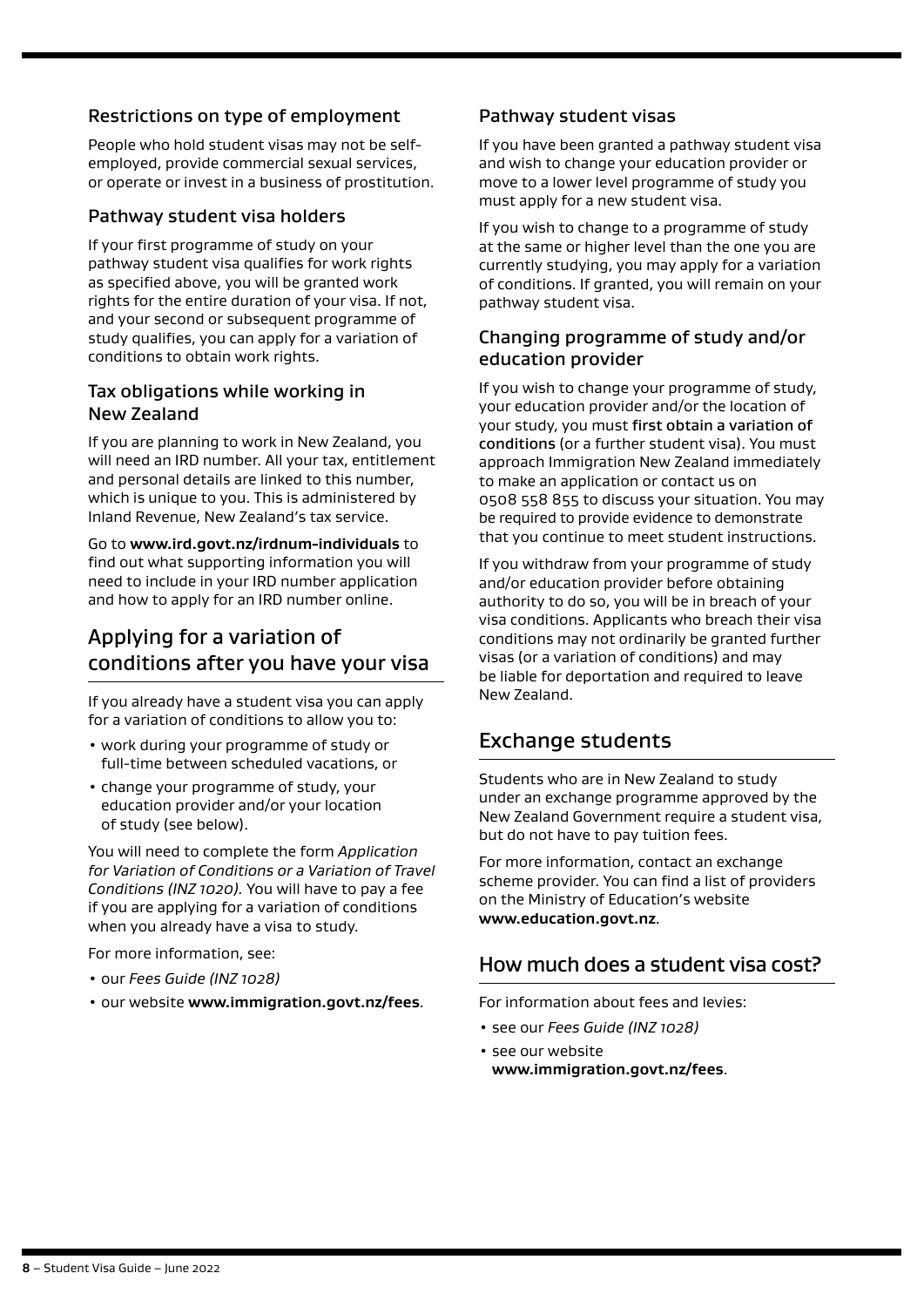# Who can you include in your application?

You cannot include anyone else on your application form. If your partner, your children, your parent/legal guardian, or anyone else will accompany you to New Zealand, they must apply separately for the type of visa they require.

# Do you have to be accompanied by a parent or legal guardian?

If you are less than 10 years old, your legal guardian must accompany you to New Zealand unless any of the following apply.

- You are a domestic student (see 'What are international and domestic students').
- You are enrolled in a school hostel approved by the Ministry of Education.

If you are aged between 10 and 17 years old, you may not need to be accompanied by a legal guardian if you are in the care of a residential caregiver. Your education provider must confirm that your residential caregiver meets the definition set out in the Education (Pastoral Care of International Students) Code of Practice 2016.

Your parent or legal guardian cannot apply with you on your application form. They must apply separately for the type of visa they need. They may apply for a visitor visa, to allow them to live with you and care for you in New Zealand.

Your parent or legal guardian must live with you while you are studying, and cannot leave New Zealand without you. If you and your legal guardian do not meet these conditions, we may make you and your guardian liable for deportation.

Your parent or legal guardian can be granted a visitor visa valid for the same period as your student visa.

**Note:** if you are not enrolled in school years 1-13 and you turn 18 during the validity of your student visa, your legal guardian can only be granted a visitor visa valid until the day before you turn 18.

# What type of evidence do we need about your legal guardian?

You must provide evidence that your legal guardian cares for you in your home country, such as:

- documents that show they have paid for your education
- educational records or documents that show they are responsible for your education
- your legal guardian's passport or residency document to show that you have been living with them in your home country.

You should also provide evidence of your guardian's legal right to provide care for you, such as:

- your birth certificate or adoption papers (if they are your parent)
- court documents (if they are a court-appointed guardian)
- relevant legal documents if they are a testamentary guardian (that is, they were named as guardian in your parent's will, and your parent is deceased).

# Will you be eligible for publicly funded health care in New Zealand?

Student visa holders are not generally eligible for publicly funded health and disability services.

People covered by New Zealand's reciprocal health agreements with Australia and the United Kingdom are entitled to publicly funded health care for immediately necessary medical treatment only.

If you seek health care when you are in New Zealand you should carry your passport so that health providers can check whether you are eligible for publicly funded health care. We strongly recommend that you arrange comprehensive health insurance for your stay in New Zealand. (See 'Insurance requirements for foreign fee-paying students').

For more information about health services, see the Ministry of Health website **[www.health.govt.nz](https://www.immigration.govt.nzwww.health.govt.nz)**.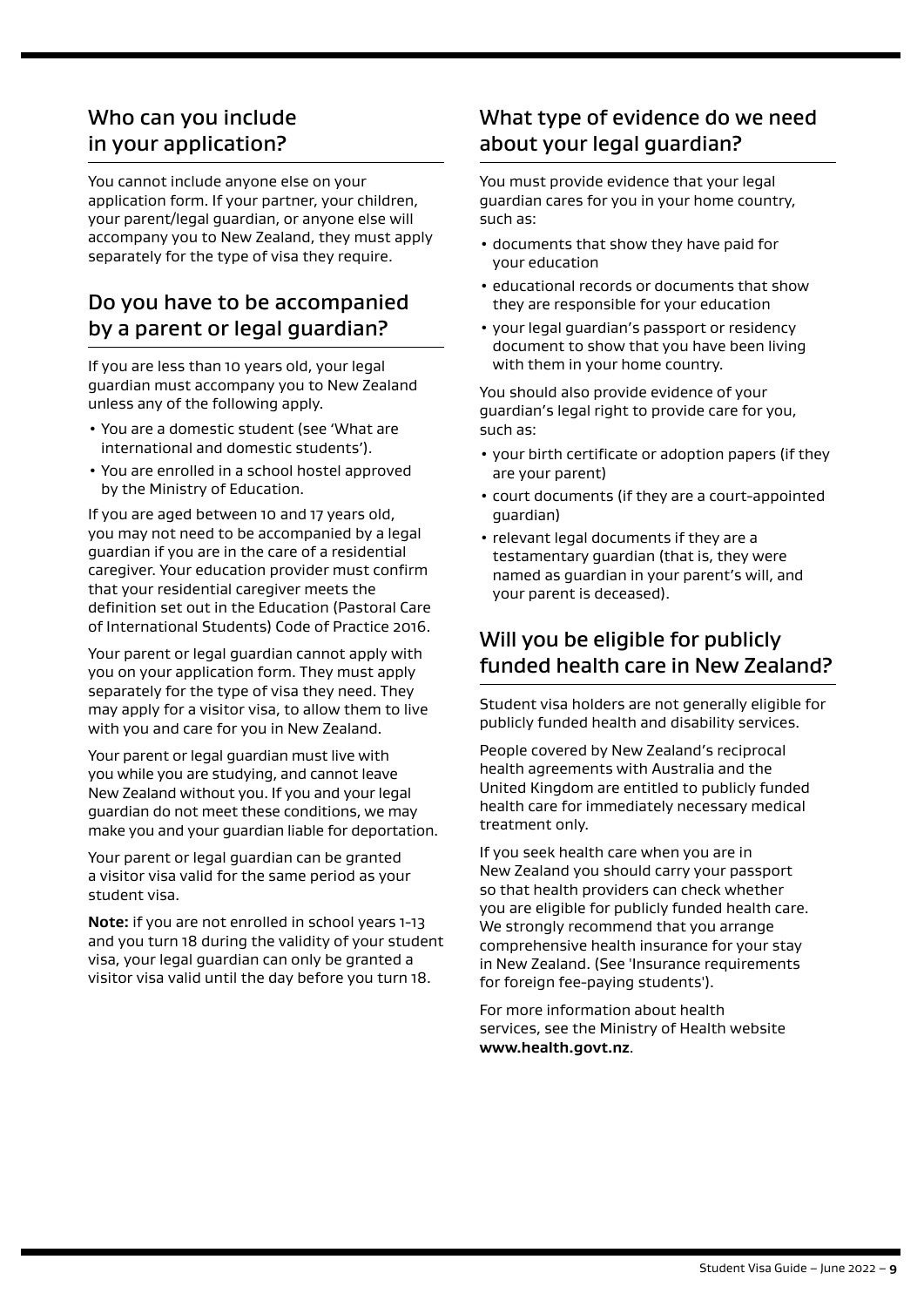# Interim visas

If we haven't made a decision on your student visa application when your current visa expires, we will normally grant you an interim visa. We will tell you by email or letter whether we grant you one. You don't need to apply for an interim visa and there is no fee.

The interim visa will let you stay in New Zealand while we make a decision on your application. Its conditions (including whether you can work) will depend on the type of visa you hold and the type of visa you have applied for. Your interim visa will expire after 6 months if we haven't made a decision on your application in that time. If we decline your application, your interim visa will expire 21 days later.

# Can you work in New Zealand after completing your studies?

You may be eligible to work in New Zealand once you have completed your studies. You will need to apply for a work visa.

# Applying for a Post-Study work visa

Depending on the qualification you have completed you will be eligible to apply for either a one, two or three year work visa. You may refer to the Work Visa Guide (INZ 1016) for further information.

To be eligible for a Post-Study work visa you must:

- have successfully completed a New Zealand tertiary qualification
- have recently finished your qualification, and apply no later than three months after the end date of your student visa for that qualification
- show that you have at least NZ\$4,200 to support yourself financially.

# VisaView

It is an offence for an employer to employ a person who is not entitled to work for them in New Zealand. It is also an offence for an education provider to allow a person to undertake a course of study if that person is not entitled to do so.

VisaView is an online enquiry system that allows registered employers and education providers to check whether a person who is not a New Zealand citizen can work or study in New Zealand for them.

If you believe that an employer or education provider has been given the wrong information via VisaView you may contact the Immigration Contact Centre (0508 558 855) to request correction of that information.

# Importing your car, boat, and/or household items

You may be able to bring your car, boat, and/or household items to New Zealand free of Customs charges. For detailed information on restrictions, and to find out if you must pay Customs charges, see the New Zealand Customs Service website **[www.customs.govt.nz](https://www.immigration.govt.nzwww.customs.govt.nz).** For enquiries, email **[feedback@customs.govt.nz](mailto:feedback@customs.govt.nz)**, or telephone:

- 0800 428 786 (within New Zealand)
- +64 9 300 5399 (outside New Zealand).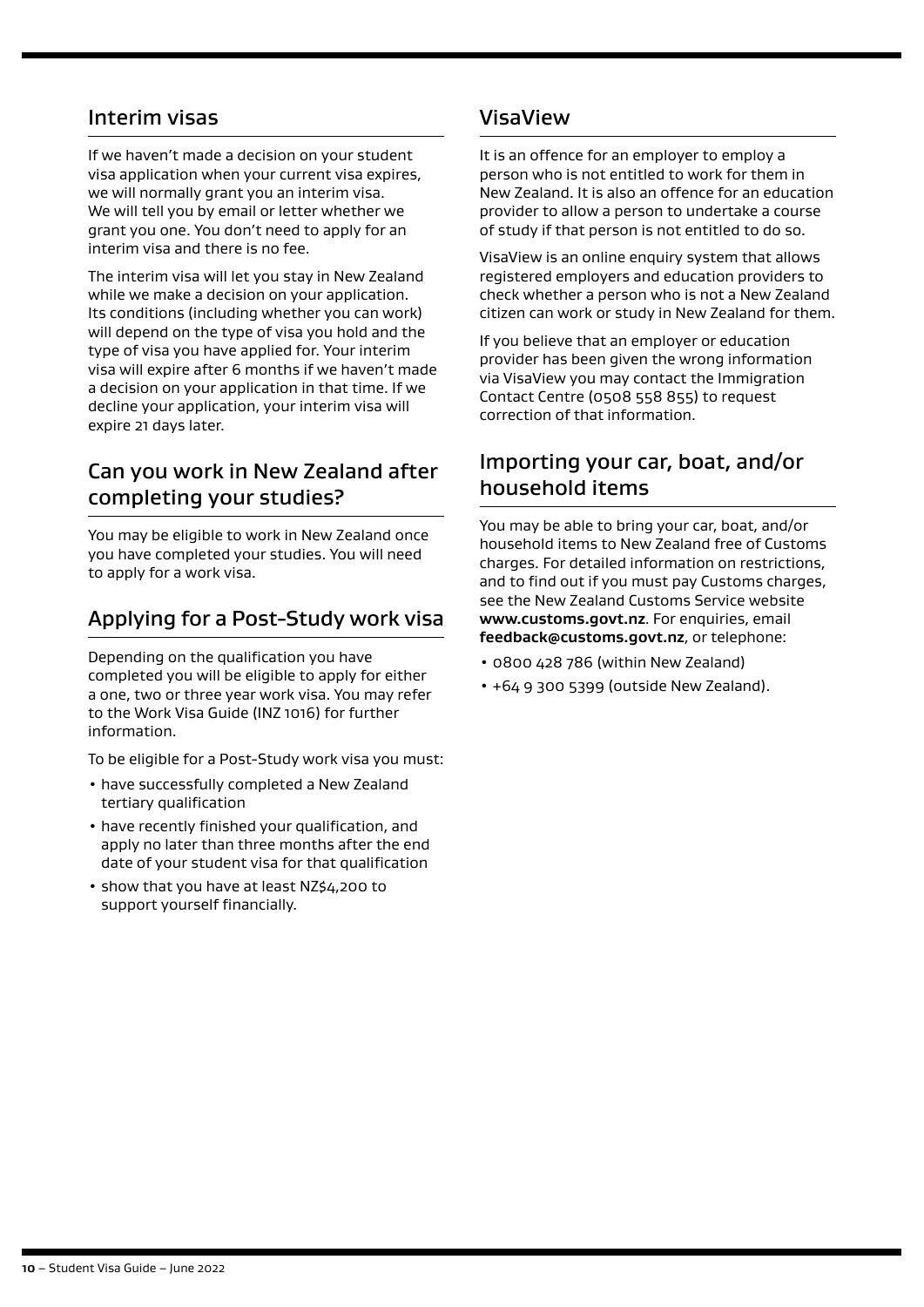# **GUIDE TO COMPLETING THE APPLICATION FORM**

# About the application form

To apply for a student visa, or a limited visa to study, you must complete and sign the *Student Visa Application (INZ 1012)* form. If you are under 18 years of age, your parent or legal guardian must sign the form for you. Send it to us with:

- the application fee and levies
- all the documents we need to assess your application.

You may provide copies of the documents unless original or certified copies are specified. If you do not include everything we need, we will not process your application and will return it to you.

### Translations of documents

If you provide a translation, it must:

- be in English; and
- be accompanied by copies of the original document; and
- not be made by you, any of your family members or an immigration adviser assisting with your application; and
- be certified as a correct translation made by a person familiar with both languages and competent in translation work; and
- be on the official letterhead of the translation business (if applicable); and
- have the stamp or signature of the translator or translation business; and
- be paid for by you.

Translations may be prepared by:

- the Translation Service of the New Zealand Department of Internal Affairs; or
- reputable people within the community who are known to translate documents accurately; or
- embassies or high commissions (if the translation is endorsed with the appropriate embassy or high commission seal); or
- any other private or official translation business.

### New Zealand Business Number

Where you enter the details of an organisation or business, the form will have a field for a New Zealand Business Number (NZBN). The NZBN should have 13 numbers and always begins with 94. An NZBN is a unique identifier for all organisations operating in New Zealand. You do not have to fill in the NZBN if you do not know what it is or if the organisation you are providing details about is based outside New Zealand. You can find more information about the NZBN, including finding an NZBN for a specific organisation, by going to **www.nzbn.govt.nz**.

# Completing Section A Personal details

### Passport photographs

You must attach two passport-size photographs to the form at the section indicated. The photographs must be original, and taken within the last six months. The size of the photographs should be about 45 mm by 35 mm. The photographs should be in good-quality colour (not black and white).



#### **A3** Other names you are known by or have ever been known by

This includes your birth name, your name from marriage or from adoption, or your English name.

#### **A7** Passport details

The passport details must be those of the passport or travel document you will use to travel to and from New Zealand.

You must send your passport or travel document with your application. It must be valid to at least three months past the date you plan to leave New Zealand.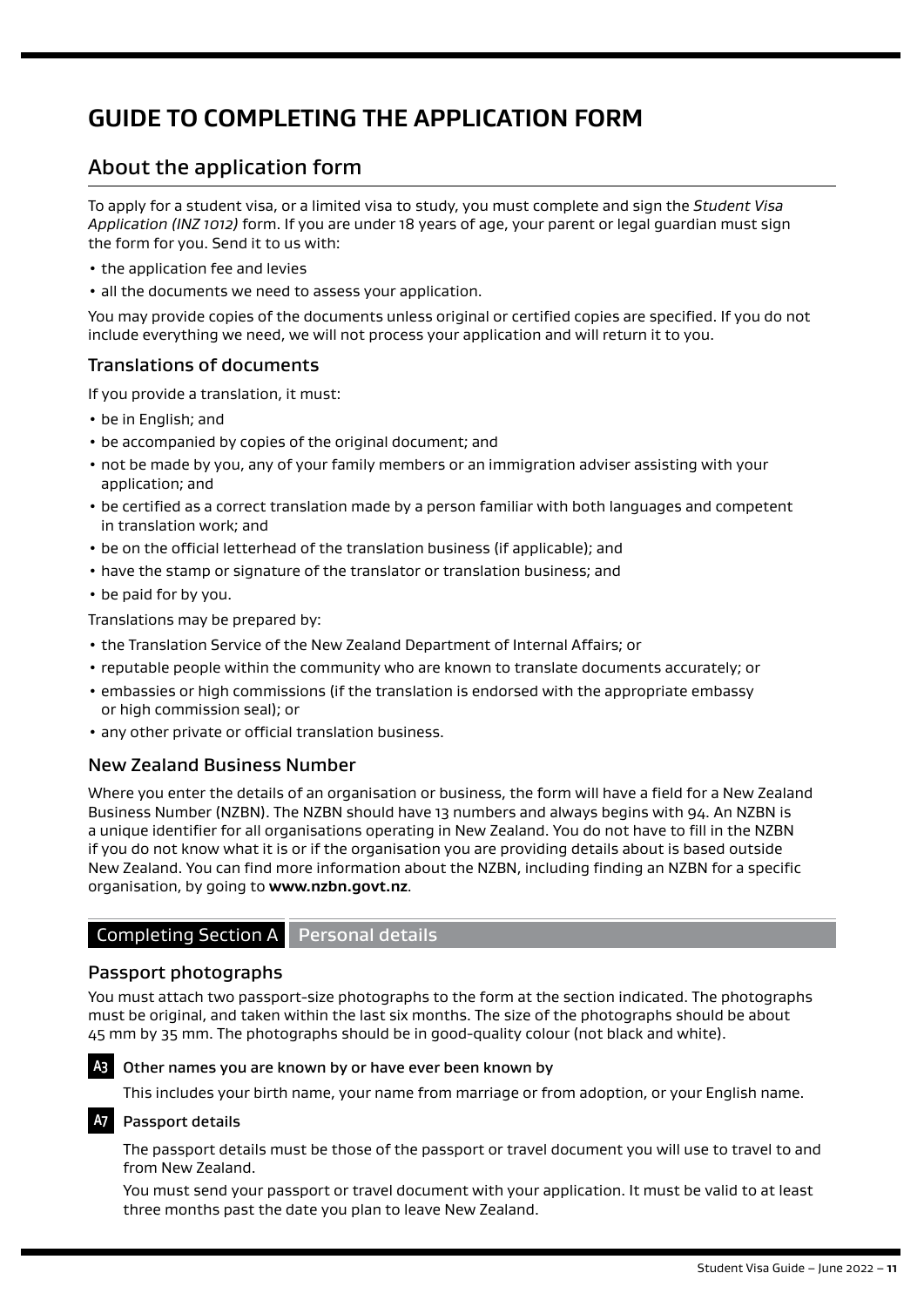While you can provide a certified copy of your passport with your application, we highly recommend you provide your original passport. This will enable us to process your application faster and it may be needed to complete your application. Please note during the processing of an application an immigration officer may request any document, including your original passport.

#### **A9** Partnership status

You have the following options for your partnership status.

- Married/in civil union (a civil union is a legally recognised union of a couple of the same or opposite sex, with rights similar to those of marriage)
- Single
- Partner/De facto
- Separated (this includes being separated from a civil union)
- Engaged
- Widowed
- Divorced (this includes having a dissolved civil union).

You must choose the option that describes your current, or most recent, partnership status.

### Completing Section B Contact details

**B6** An agent can be any person who assists you with your application. It could be a lawyer, immigration adviser, translator, friend or family member.

#### Completing Section C Your health

**C3** A child is considered to require special education services if they need a specialist teacher and/or other specialists such as a speech language therapist, an occupation therapist, a physiotherapist, and an educational psychologist to assist with their education.

**C5** If you are pregnant you do not need to provide a *Chest X-ray Certificate (INZ 1096)*, if the questions relating to medical certificates (below) indicate that you would ordinarily be required to provide one.

If you are required to provide a *Chest X-ray Certificate (INZ 1096)*, and you are due to give birth while in New Zealand, you will only be granted a visa valid for three months after the date that you are due to give birth, unless you have provided a chest X-ray certificate issued within the last 36 months with a previous application. Where a visa is only granted for three months after the date you are due to give birth, you will need to provide a *Chest X-ray Certificate* 

*(INZ 1096)* with an application for a further visa if you wish to remain in New Zealand.

#### **C6** If you intend to give birth in New Zealand, please indicate how the cost of maternity health services will be paid for and provide the relevant evidence.

If you are pregnant and intending to give birth in New Zealand we need to be sure that you have a bona fide reason for being in New Zealand. We also need to ensure that you are either eligible for publicly funded maternity health services or able to meet the costs of maternity health services (evidence of at least NZ\$9,000 is required) through personal funds or sponsorship.

To find out if you are eligible for publicly funded maternity services, you may check your eligibility through the Ministry of Health at **[www.health.govt.nz](https://www.immigration.govt.nzwww.health.govt.nz)** which provides comprehensive information on eligibility for publicly funded health and disability services. Alternatively you may be able to establish whether you are eligible by checking our leaflet *Health Requirements (INZ 1121)*. You should attach evidence that you meet the criteria to be eligible for publicly funded maternity services if the evidence is not already available to us (for example – evidence of partnership or your partner's eligibility for publicly funded health services).

If you are not eligible for publicly funded maternity health services you will need to provide evidence that you have sufficient funds to pay for the cost of maternity health services.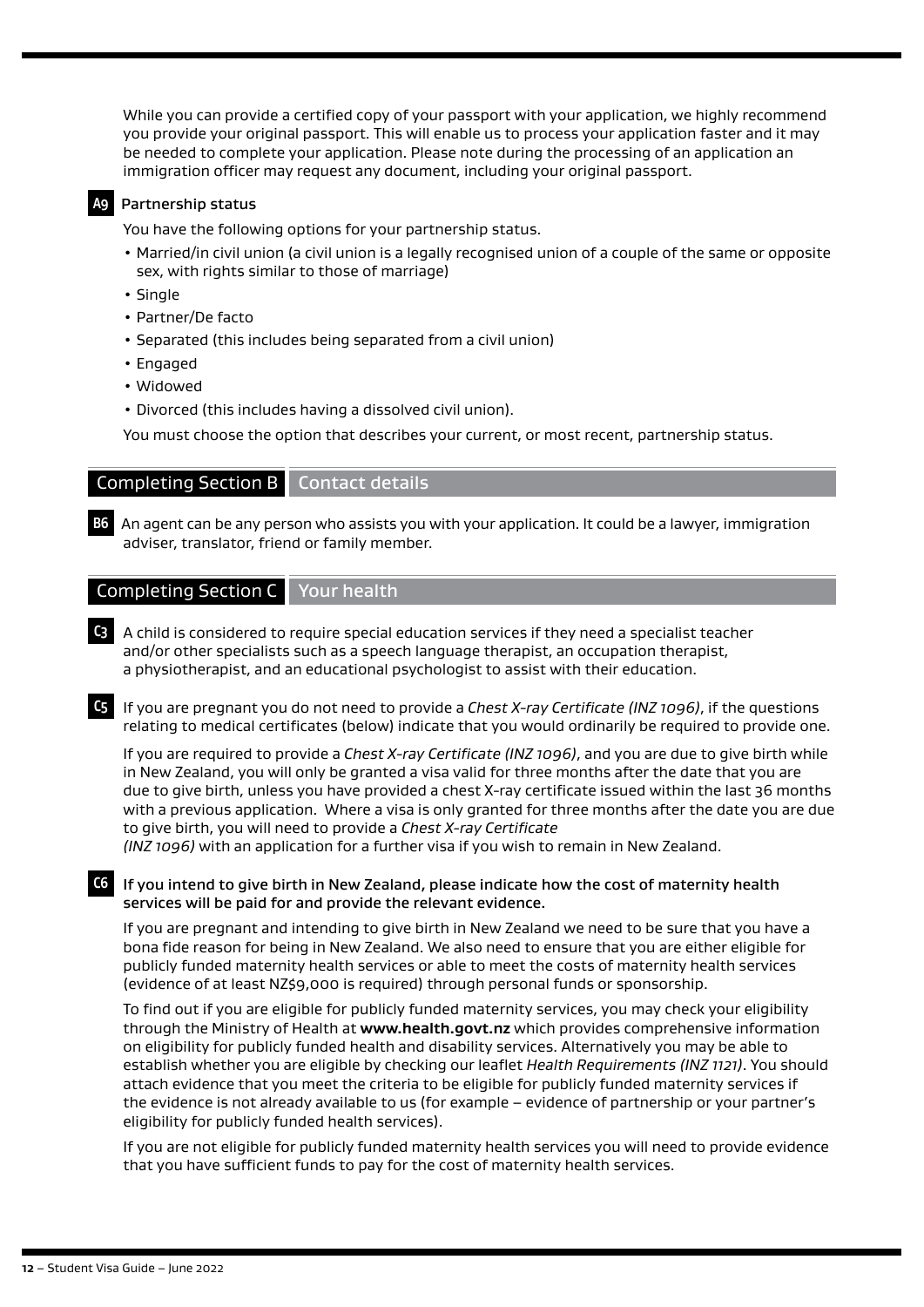Acceptable evidence of your funds includes:

- bank statements in your name
- bank drafts
- recognised credit cards with sufficient credit available, and
- travellers' cheques.

You must not send cash or original evidence of funds. Funds to cover the cost of maternity health services must be additional to the funds you hold to support yourself in New Zealand and to purchase an outward ticket.

Alternatively you may provide evidence of sponsorship which meets our sponsorship requirements. Your sponsor must complete the *Sponsorship Form for Temporary Entry (INZ 1025)*.

# Medical certificates and chest X-ray certificates

You may need to provide us with a medical certificate to show that you meet our acceptable standard of health. What you must provide depends on:

- whether you have sent a medical certificate with another application
- how long you intend to spend in New Zealand, and
- what countries you have previously lived in or visited.

Note that children under 11 years of age and pregnant women are not required to have an X-ray, unless a special report is needed.

If you are already in New Zealand, and you are applying for a further visa, you need to include the time you have already spent in New Zealand, as well as the time you intend to study here, to decide whether or not you need to complete a medical certificate.

*Example You have been in New Zealand on a visitor or student or work visa for seven months, and you wish to complete a six-month course. This will mean a stay in New Zealand of more than 12 months in total.* 

### Medical certificates you may provide

If you are required to provide a medical certificate (see below), other than the *Chest X-ray Certificate (INZ 1096)* there are two additional certificates.

If your parents are not New Zealand citizens or residents and you are required to provide a medical certificate, you must provide a *General Medical Certificate (INZ 1007)*.

If you are the dependent child of a New Zealand citizen or resident and you meet the requirements to be granted residence under the Dependent Child Category, you must provide a *Limited Medical Certificate (INZ 1201)*. However, if you were eligible for inclusion in your parents' application for a residence class visa but were not included in, or were withdrawn from, your parents' application, you must provide a *General Medical Certificate (INZ 1007)*.

You can find out further information about the Dependent Child Category from the *Residence Guide (INZ 1002)*. If you provide a *Limited Medical Certificate (INZ 1096)* and you do not qualify under the Dependent Child Category, you will be required to undergo another medical examination and provide a *General Medical Certificate (INZ 1007).*

#### Completion of medical and chest X-ray certificates

In most countries we require the medical examinations to be carried out by one of a selected panel of medical practitioners or institutions. The details of these countries and the names and addresses of the approved panels are listed on our website **[www.immigration.govt.nz/paneldoctors](https://www.immigration.govt.nzwww.immigration.govt.nz/paneldoctors)**.

#### Submitting your medical and chest X-ray certificates

Refer to the leaflet Health Requirements Guide for further information.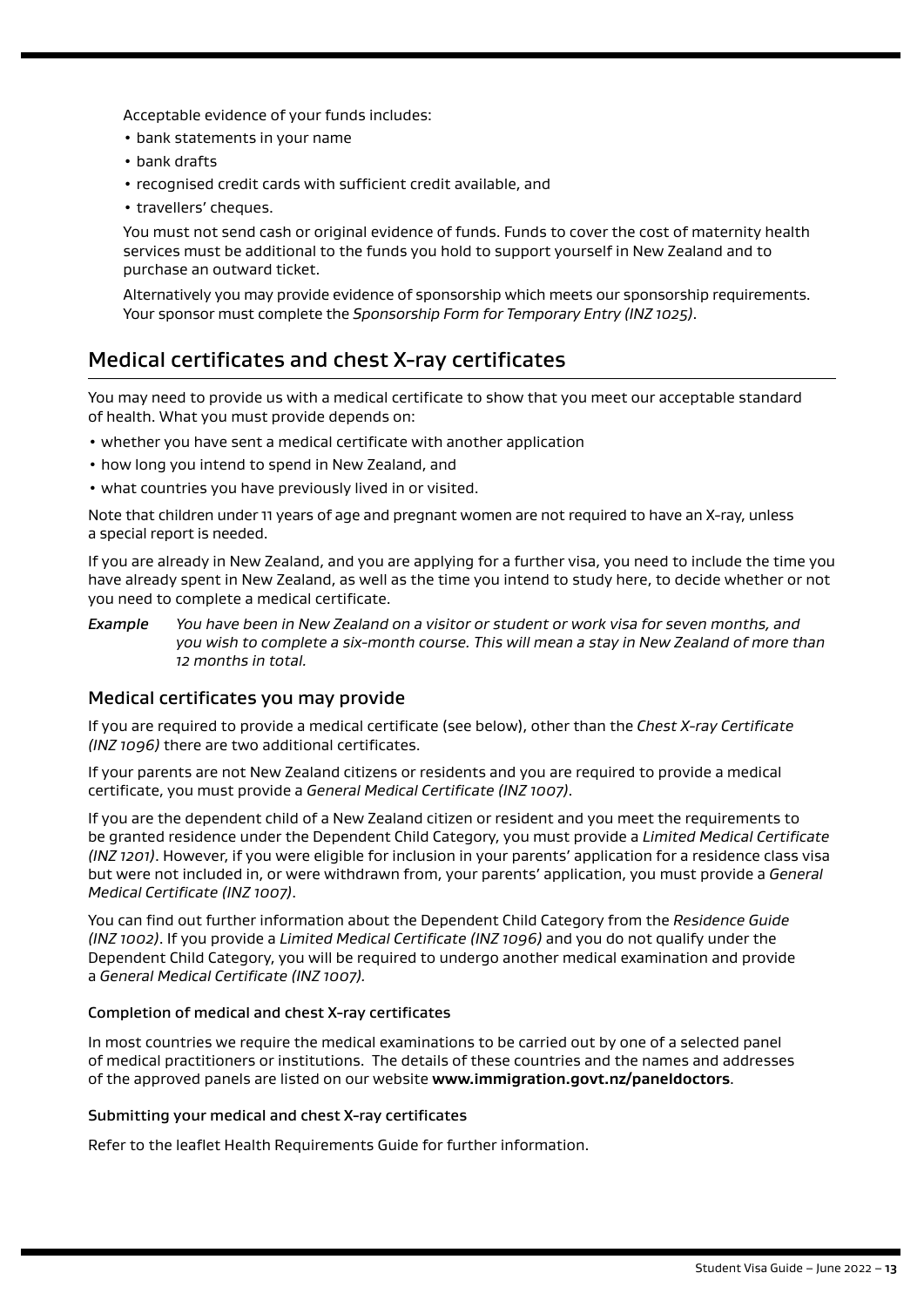Other domestic, exchange, PhD and MFAT funded New Zealand scholarship students should answer questions **C9** to **C14** . Foreign fee-paying students must answer questions **C15** to **C22** .



**C9** You are not required to provide a medical certificate or *Chest X-ray Certificate (INZ 1096)* if you will be in New Zealand for less than six months.

↓

**C10** You must provide a *Chest X-ray Certificate (INZ 1096)* less than three months old, unless the exception rules apply to you (see below), if including any time you have already spent in New Zealand you:



• will be in New Zealand for between six and 12 months, and you are either from, or have spent more than three months visiting, a place that is outside the list below of countries, areas and territories with a low incidence of TB (see the table below); or

• have spent six consecutive months in a place that is not on the list of places with a low incidence of TB since the date of issue of any chest X-ray certificate that you may have submitted with a previous application; or

• will be in New Zealand for more than 12 months, in which case you must also provide a *General Medical Certificate (INZ 1007)* or a *Limited Medical Certificate (INZ 1201)*.

#### Only foreign fee-paying students (excluding PhD, exchange and MFAT funded New Zealand scholarship students) should answer questions **C15** to **C22** .



**C15** You are not required to provide a medical certificate or *Chest X-ray Certificate (INZ 1096)* if you will be in New Zealand for less than six months.



**C17** You must provide a *Chest X-ray Certificate (INZ 1096)* less than three months old, unless the exception rules apply to you (see below), if including any time you have already spent in New Zealand you: ↓

- will be in New Zealand for more than six months, and you are either from, or have spent more than three months visiting, a place that is not on the list of places with a low incidence of TB (see below); or
- have spent six consecutive months in a place that is not on the list of places with a low incidence of TB since the date of issue of any chest X-ray certificate that you may have submitted with a previous application.



**C19**

**C21** You do not need to provide a *General Medical Certificate (INZ 1007)* or *Chest X-ray Certificate (INZ 1096)* unless questions **C15** to **C19** indicate that you are required to do so, or you have been advised by Immigration New Zealand in writing to provide medical or chest X-ray certificates with this application.

**C22** This declaration requires you to agree to, and confirm your understanding of, the requirement to hold insurance as a condition of your student visa and the implications of not holding insurance. Refer to 'Insurance requirements for foreign fee-paying students' earlier in this guide for further information about the insurance requirements.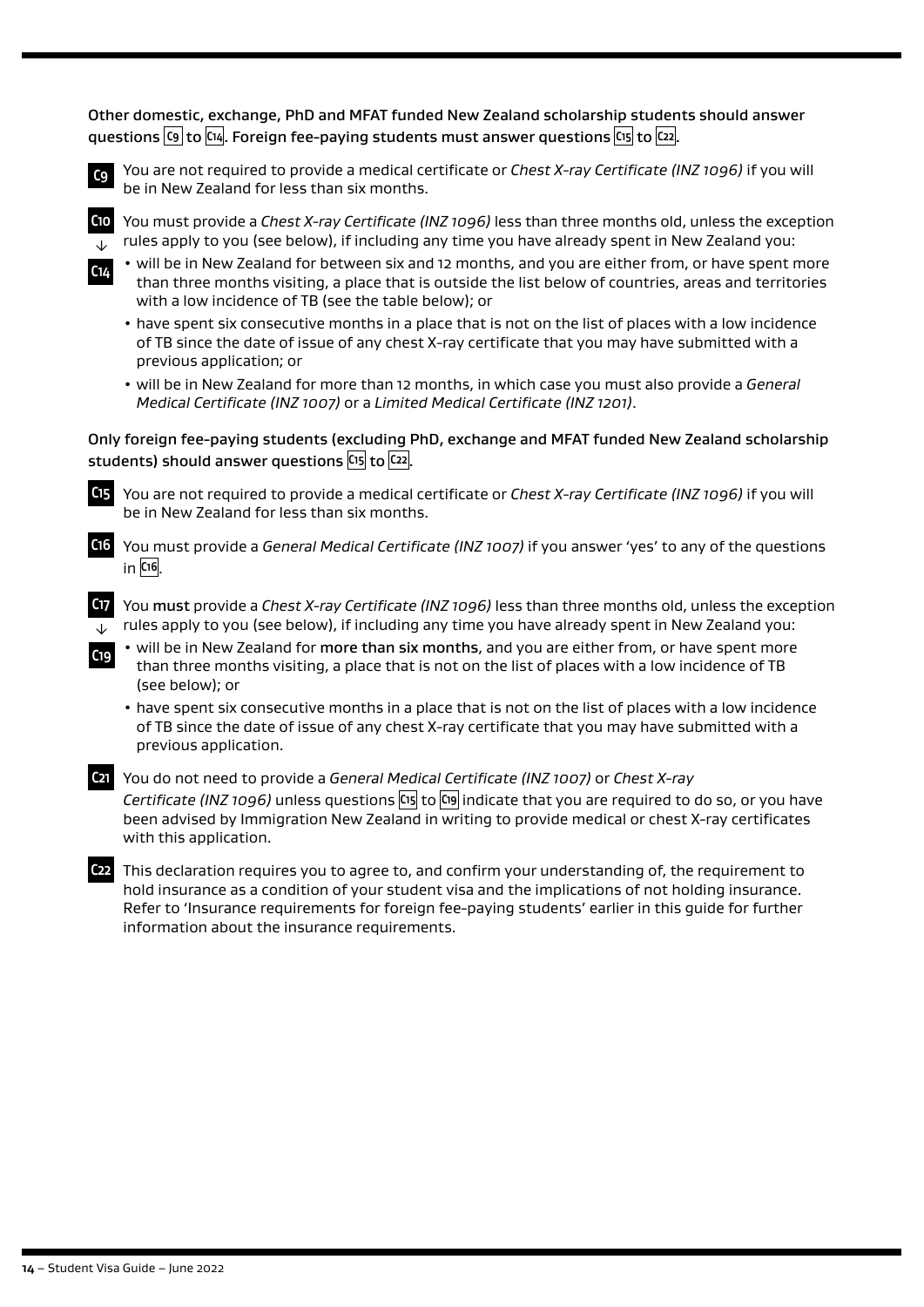#### **COUNTRIES, AREAS AND TERRITORIES WITH A LOW INCIDENCE OF TUBERCULOSIS (TB)**

| Aland Islands               | Croatia                           | Kuwait                      | Saint Lucia                     |
|-----------------------------|-----------------------------------|-----------------------------|---------------------------------|
| Albania                     | Cuba                              | Latvia                      | Saint Vincent and the           |
| American Samoa              | Curacao                           | Lebanon                     | Grenadines                      |
| Andorra                     | Cyprus                            | Liechtenstein               | Samoa                           |
| Anguilla                    | Czech Republic                    | Lithuania                   | San Marino                      |
| Antarctica                  | Denmark                           | Luxembourg                  | Saudi Arabia                    |
| Antigua and Barbuda         | Egypt                             | Maldives                    | Serbia                          |
| Argentina                   | Estonia                           | Malta                       | Seychelles                      |
| Armenia                     | <b>Falkland Islands</b>           | Martinique                  | <b>Sint Maarten</b>             |
| Aruba                       | Faroe Islands                     | Mauritius                   | Slovakia                        |
| Australia                   | Finland                           | Mayotte                     | Slovenia                        |
| Austria                     | France                            | Mexico                      | South Georgia and the           |
| <b>Bahamas</b>              | French Guiana                     | Monaco                      | South Sandwich Islands          |
| <b>Bahrain</b>              | French Polynesia                  | Montenegro                  | Spain                           |
| <b>Barbados</b>             | Germany                           | Montserrat                  | Suriname                        |
| <b>Belarus</b>              | Gibraltar                         | Netherlands                 | Svalbard and Jan Mayen          |
| Belgium                     | Greece                            | New Caledonia               | Sweden                          |
| <b>Belize</b>               | Grenada                           | (New Zealand)               | Switzerland                     |
| Bermuda                     | Guadeloupe                        | Norfolk Island              | Syrian Arab Republic            |
| Bonaire                     | Guam                              | North Macedonia             | Togo                            |
| Bosnia and Herzegovina      | Guatemala                         | Norway                      | Tonga                           |
| Bouvet Island               | Guernsey                          | <b>Occupied Palestinian</b> | <b>Trinidad and Tobago</b>      |
| <b>British Indian Ocean</b> | <b>Heard and McDonald Islands</b> | Territory                   | Tunisia                         |
| Territory                   | Honduras                          | Oman                        | Turkey                          |
| British Virgin Islands      | Hungary                           | Panama                      | <b>Turks and Caicos</b>         |
| <b>Bulgaria</b>             | Iceland                           | Pitcairn Islands            | <b>United Arab Emirates</b>     |
| Cabo Verde                  | Iran (Islamic Republic of)        | Poland                      | <b>United Kingdom</b>           |
| Canada                      | Iraq                              | Portugal                    | <b>United States of America</b> |
| Cayman Islands              | Ireland                           | <b>Puerto Rico</b>          | Uruguay                         |
| Chile                       | Isle of Man                       | Oatar                       | United States Virgin Islands    |
| Christmas Island            | Israel                            | Reunion                     | Vanuatu                         |
| Cocos (Keeling) Islands     | Italy                             | Saint Barthelemy            | <b>Vatican City</b>             |
| Colombia                    | <b>Jamaica</b>                    | Saint Eustatius & Saba      | Wallis and Futuna Islands       |
| Comoros                     | Japan                             | Saint Helena, Ascension and |                                 |
| Cook Islands                | Jersey                            | Tristan da Cunha            |                                 |
| Costa Rica                  | Jordan                            | Saint Kitts and Nevis       |                                 |
|                             |                                   |                             |                                 |

*Examples of who is and who is not required to provide a Chest X-ray Certificate (INZ 1096), if your intended stay in New Zealand is more than six months:*

- *Example 1 You hold a Chinese passport and you live in China, which is not on the list above. This means that you must complete a* Chest X-ray Certificate (INZ 1096)*.*
- *Example 2 You hold a French passport and live in France, which is on the list above. You have not spent more than three months in a place that is not on the list. You do not need to provide a* Chest X-ray Certificate (INZ 1096)*.*
- *Example 3 You hold a British passport and you live in the United Kingdom, which is on the list above. However, in the last five years, you spent five weeks in Thailand and eight weeks in Fiji. Thailand and Fiji are not on the list above, and you have spent a total of at least three months in a place which is not on the list above. This means that you must complete a* Chest X-ray Certificate (INZ 1096)*.*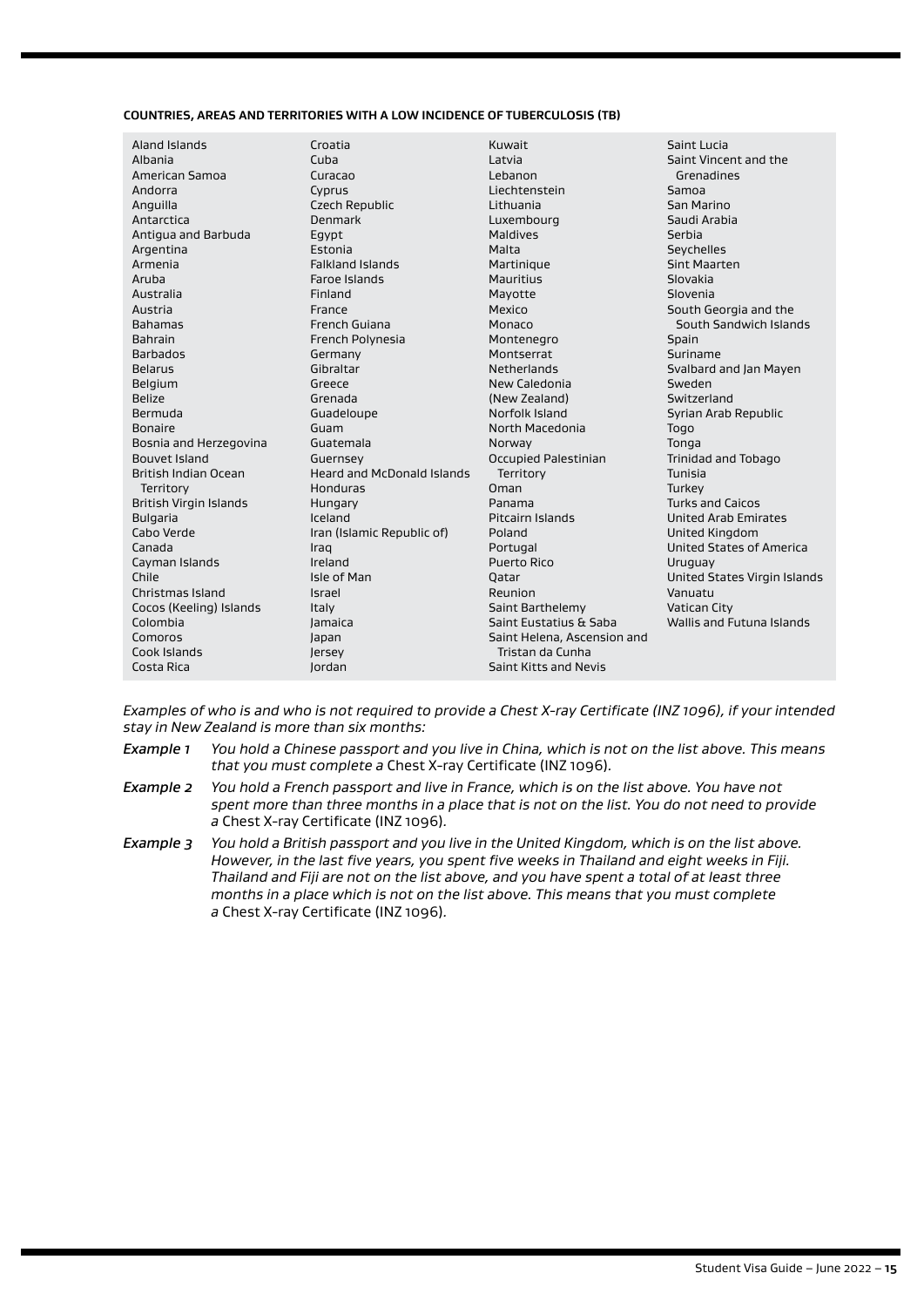#### Exception rules for a medical certificate

If you are a person who is required to provide a medical certificate, you do not need to provide one if you have provided a *General Medical Certificate (INZ 1007)* or *Limited Medical Certificate (INZ 1201)*, which was issued less than 36 months ago with a previous visa application; and

- your health has not deteriorated since then, and
- you have not been requested in writing by an immigration officer to provide a certificate.

If you are a dependent child of an Essential Skills visa holder and you have provided a medical certificate in a previous visa application you do not need to provide one.

#### Exception rules for a chest X-ray certificate

If you are a person who is required to provide a *Chest X-ray Certificate (INZ 1096)*, you do not need to provide one if you have provided a chest X-ray certificate which was issued less than 36 months ago with a previous visa application, and

- your health has not deteriorated since then, and
- you have not been requested in writing by an immigration officer to provide a certificate, and
- you have not spent six consecutive months, since the date of issue of any chest X-ray certificate that you may have submitted with a previous application, in a place not listed as having a low incidence of TB.

If you are a dependent child of an Essential Skills visa holder and you have provided a chest x-ray certificate in a previous visa application you do not need to provide one.

# Completing Section D Your character

**D3** If you have been removed, deported or excluded from any country, you may not meet character requirements and may not be eligible to be granted a visa. You must declare if you have been removed, deported or excluded from any country, excluding New Zealand.



### **D8** Police certificates you must provide

If you are 17 years old or over and intend to stay in New Zealand for 24 months or longer, you must provide a police certificate from your country of citizenship and any country you have lived in for ↓

five years or more since your turned 17, unless you are exempt. **D9**

#### Exemptions from providing a police certificate

If you are a person who is otherwise required to provide a police certificate, you do not need to provide one if you have provided a police certificate with a previous application, and that certificate was dated:

- less than 36 months ago, if you are a full-fee-paying or PhD student, or
- less than 24 months ago, if you are not a full-fee-paying or PhD student.

You are also exempt from having to provide a police certificate if you:

- are younger than 20, and
- held a student visa on your 17th birthday, and
- have held student visas (or interim visas with study conditions) continuously since turning 17.

Despite any exemptions, you must provide a police certificate for your application if an immigration officer requests one from you.

If you are a dependent child of an Essential Skills visa holder and you have provided a police certificate in a previous visa application you do not need to provide one.

### Completing Section E Your visa

#### **E1** Applying for a student visa

You should apply for a student visa if:

- you are outside New Zealand, and
- you want to come to New Zealand to study full-time for longer than three months, or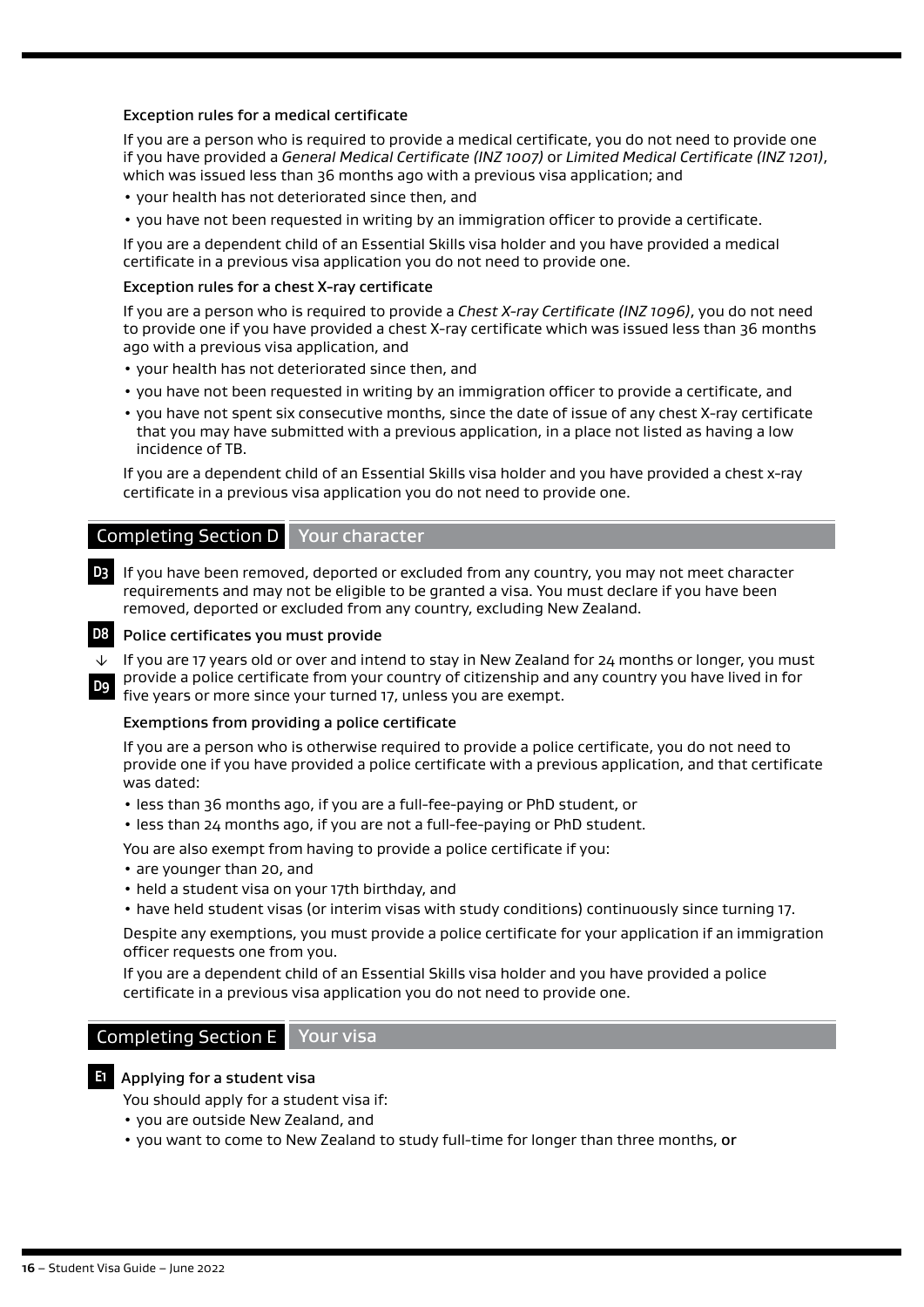- you are already in New Zealand, and
- you want to study full-time.

Note that when you are granted a student visa it will usually include multiple-entry travel conditions, so you will be able to leave and re-enter New Zealand before you complete your programme of study.

#### Applying for a limited visa

Read 'Applying for a limited visa' in the General Information section before you apply for a limited visa. You should apply for a limited visa if:

- you are outside New Zealand, and
- you need a limited visa to travel to New Zealand for an 'express purpose'.

You must list the reasons why you need a limited visa.

#### Applying for a further limited visa

Read 'Applying for a limited visa' in the General Information section before deciding to apply for a further limited visa.

You can apply for a further limited visa if:

- you are in New Zealand, and
- you already hold a limited visa that will not last long enough for you to achieve the 'express purpose' that the visa was granted for.

You must list the reasons why you need a limited visa.

# Assessing your application: bona fides

When we assess your application and the information you provide, we ensure that it meets all the requirements of the visa you are applying for. This includes the requirement to be 'bona fide', which means you genuinely intend to study.

When we assess if you are a bona fide student, we consider all of the information that we have. For example, we will consider:

• your personal circumstances, such as:

- your family ties in your home country and New Zealand;
- personal, financial, employment or other commitments in your home country and New Zealand;
- any circumstances that might mean you may not want to return to your home country when any visa expires,
- information that we have about previous applications, such as whether you have previously overstayed or breached visa conditions,
- whether you have dependants who are unlawfully in New Zealand,
- your ability to leave or be deported from New Zealand to your country of citizenship.

INZ will consider all of the information you provide in support of your application but is not obliged to ask you for more. So, with evidence that you meet the particular requirements for the type of visa you are applying for, you should provide any evidence that you think demonstrates that you are a bona fide applicant.

# For more information

If you have questions about any of the information in this guide:

- see our website **[www.immigration.govt.nz/contactus](https://www.immigration.govt.nzwww.immigration.govt.nz/contactus)**
- telephone our call centre on 0508 558 855 (within New Zealand).